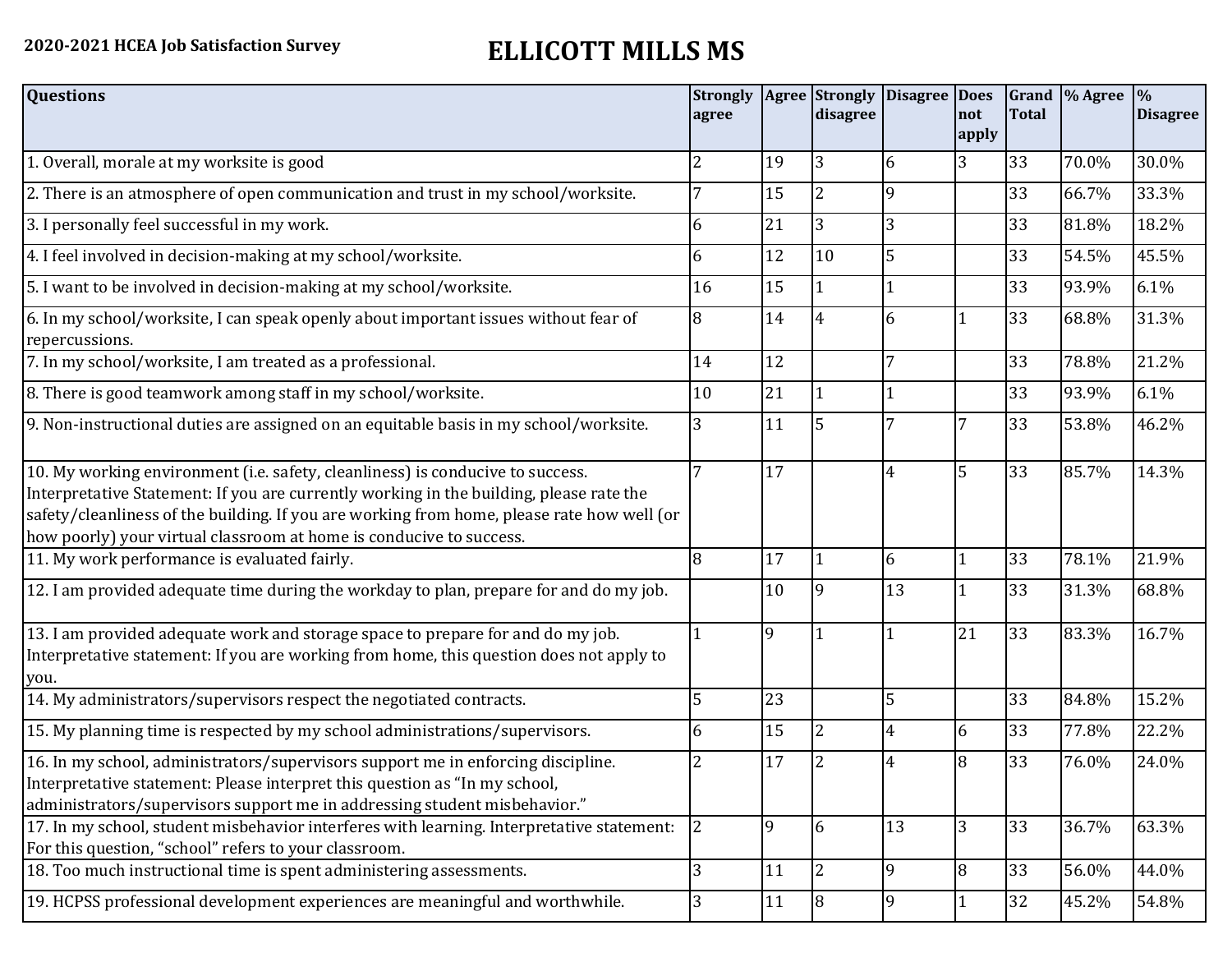## **2020-2021 HCEA Job Satisfaction Survey ELLICOTT MILLS MS**

| 5<br>33<br>12<br>16<br>15.2%<br>21. I am paid fairly.<br>$\overline{2}$<br>9<br>22. I have confidence in the leadership exhibited by the HCPSS Superintendent.<br>3<br>18<br>32<br>65.6%<br>13<br>23. I have confidence in the leadership exhibited by the Howard County Board of<br>14<br>33<br>39.4%<br>6<br>Education.<br>24. I have confidence in the leadership exhibited by the Howard County Education<br>21<br>32<br>9<br>93.8%<br>1<br>Association (HCEA).<br>15<br>13<br>33<br>25. I feel that HCPSS offers me the possibility of advancing professionally in the field of<br>8<br>3<br>63.3%<br>$\overline{4}$<br>education.<br>19<br>$\overline{3}$<br>26. In my position, I receive appropriate and adequate support and training.<br>5<br>33<br>72.7%<br>6<br>5<br>$\overline{4}$<br>33<br>27. During this current school year, I have experienced harassing behavior from<br>23<br>15.2%<br>colleagues.<br>28. During this current school year, I have experienced harassing behavior from<br>3<br>22<br>33<br>6<br>12.5%<br>administrators/supervisors.<br>12<br>29. During this current school year, I have experienced harassing behavior from parents.<br>12<br>33<br>$\overline{4}$<br>$\overline{4}$<br>25.0%<br>7<br>9<br>33<br>30. At my school I spend most of my PIP time on non-instructional activities.<br>$\overline{2}$<br>14<br>66.7%<br>$\overline{1}$<br>20<br>31. At my school our administrator includes time during PIP for teacher-initiated<br>9<br>32<br>2<br>95.7%<br>collaboration.<br>11<br>11<br>3<br>33<br>32. In my school, I spend too much time in meetings.<br>$\overline{1}$<br>60.0%<br>7<br>14<br>$\overline{3}$<br>9<br>$\overline{2}$<br>5<br>33<br>33. In my school, there is adequate support for special education students.<br>61.3%<br>20<br>33<br>34. My administrator/supervisor provides people working from home with flexibility in<br>$\overline{8}$<br>$\overline{2}$<br>2<br>87.5%<br>their workday.<br>17<br>$\overline{3}$<br>5<br>35. My administrator/supervisor has reasonable expectations of workload for staff while<br>8<br>33<br>75.8%<br>in virtual learning.<br>19<br>9<br>33<br>36. Students have adequate technology and tools (hardware/software/connectivity) to<br>69.7%<br>4<br>participate in virtual learning.<br>20<br>37. Staff have adequate technology hardware (e.g. computers, document cameras, other<br>10<br>33<br>69.7%<br>technology hardware) to meet the requirements of virtual learning.<br>38. HCPSS has provided the software I need to do my job and collaborate with colleagues. 2<br>24<br>33<br>81.3%<br>6<br>39. The software and online services provided by HCPSS to do my job are difficult and/or $\vert$ 2<br>11<br>18<br>33<br>41.9%<br>2<br>time-consuming to use.<br>40. In my class, I feel that students are engaged in virtual learning<br>12<br>3<br>10<br>33<br>51.7%<br> 4<br>4 | 20. Increased workload has contributed to a decline in my morale. | q | 11 | 11 | 10 | $\overline{2}$ | 33 | 64.5% | 35.5% |
|-----------------------------------------------------------------------------------------------------------------------------------------------------------------------------------------------------------------------------------------------------------------------------------------------------------------------------------------------------------------------------------------------------------------------------------------------------------------------------------------------------------------------------------------------------------------------------------------------------------------------------------------------------------------------------------------------------------------------------------------------------------------------------------------------------------------------------------------------------------------------------------------------------------------------------------------------------------------------------------------------------------------------------------------------------------------------------------------------------------------------------------------------------------------------------------------------------------------------------------------------------------------------------------------------------------------------------------------------------------------------------------------------------------------------------------------------------------------------------------------------------------------------------------------------------------------------------------------------------------------------------------------------------------------------------------------------------------------------------------------------------------------------------------------------------------------------------------------------------------------------------------------------------------------------------------------------------------------------------------------------------------------------------------------------------------------------------------------------------------------------------------------------------------------------------------------------------------------------------------------------------------------------------------------------------------------------------------------------------------------------------------------------------------------------------------------------------------------------------------------------------------------------------------------------------------------------------------------------------------------------------------------------------------------------------------------------------------------------------------------------------------------------------------------------------------------------------------------------------------------------------------------------------------|-------------------------------------------------------------------|---|----|----|----|----------------|----|-------|-------|
|                                                                                                                                                                                                                                                                                                                                                                                                                                                                                                                                                                                                                                                                                                                                                                                                                                                                                                                                                                                                                                                                                                                                                                                                                                                                                                                                                                                                                                                                                                                                                                                                                                                                                                                                                                                                                                                                                                                                                                                                                                                                                                                                                                                                                                                                                                                                                                                                                                                                                                                                                                                                                                                                                                                                                                                                                                                                                                           |                                                                   |   |    |    |    |                |    |       | 84.8% |
|                                                                                                                                                                                                                                                                                                                                                                                                                                                                                                                                                                                                                                                                                                                                                                                                                                                                                                                                                                                                                                                                                                                                                                                                                                                                                                                                                                                                                                                                                                                                                                                                                                                                                                                                                                                                                                                                                                                                                                                                                                                                                                                                                                                                                                                                                                                                                                                                                                                                                                                                                                                                                                                                                                                                                                                                                                                                                                           |                                                                   |   |    |    |    |                |    |       | 34.4% |
|                                                                                                                                                                                                                                                                                                                                                                                                                                                                                                                                                                                                                                                                                                                                                                                                                                                                                                                                                                                                                                                                                                                                                                                                                                                                                                                                                                                                                                                                                                                                                                                                                                                                                                                                                                                                                                                                                                                                                                                                                                                                                                                                                                                                                                                                                                                                                                                                                                                                                                                                                                                                                                                                                                                                                                                                                                                                                                           |                                                                   |   |    |    |    |                |    |       | 60.6% |
|                                                                                                                                                                                                                                                                                                                                                                                                                                                                                                                                                                                                                                                                                                                                                                                                                                                                                                                                                                                                                                                                                                                                                                                                                                                                                                                                                                                                                                                                                                                                                                                                                                                                                                                                                                                                                                                                                                                                                                                                                                                                                                                                                                                                                                                                                                                                                                                                                                                                                                                                                                                                                                                                                                                                                                                                                                                                                                           |                                                                   |   |    |    |    |                |    |       | 6.3%  |
|                                                                                                                                                                                                                                                                                                                                                                                                                                                                                                                                                                                                                                                                                                                                                                                                                                                                                                                                                                                                                                                                                                                                                                                                                                                                                                                                                                                                                                                                                                                                                                                                                                                                                                                                                                                                                                                                                                                                                                                                                                                                                                                                                                                                                                                                                                                                                                                                                                                                                                                                                                                                                                                                                                                                                                                                                                                                                                           |                                                                   |   |    |    |    |                |    |       | 36.7% |
|                                                                                                                                                                                                                                                                                                                                                                                                                                                                                                                                                                                                                                                                                                                                                                                                                                                                                                                                                                                                                                                                                                                                                                                                                                                                                                                                                                                                                                                                                                                                                                                                                                                                                                                                                                                                                                                                                                                                                                                                                                                                                                                                                                                                                                                                                                                                                                                                                                                                                                                                                                                                                                                                                                                                                                                                                                                                                                           |                                                                   |   |    |    |    |                |    |       | 27.3% |
|                                                                                                                                                                                                                                                                                                                                                                                                                                                                                                                                                                                                                                                                                                                                                                                                                                                                                                                                                                                                                                                                                                                                                                                                                                                                                                                                                                                                                                                                                                                                                                                                                                                                                                                                                                                                                                                                                                                                                                                                                                                                                                                                                                                                                                                                                                                                                                                                                                                                                                                                                                                                                                                                                                                                                                                                                                                                                                           |                                                                   |   |    |    |    |                |    |       | 84.8% |
|                                                                                                                                                                                                                                                                                                                                                                                                                                                                                                                                                                                                                                                                                                                                                                                                                                                                                                                                                                                                                                                                                                                                                                                                                                                                                                                                                                                                                                                                                                                                                                                                                                                                                                                                                                                                                                                                                                                                                                                                                                                                                                                                                                                                                                                                                                                                                                                                                                                                                                                                                                                                                                                                                                                                                                                                                                                                                                           |                                                                   |   |    |    |    |                |    |       | 87.5% |
|                                                                                                                                                                                                                                                                                                                                                                                                                                                                                                                                                                                                                                                                                                                                                                                                                                                                                                                                                                                                                                                                                                                                                                                                                                                                                                                                                                                                                                                                                                                                                                                                                                                                                                                                                                                                                                                                                                                                                                                                                                                                                                                                                                                                                                                                                                                                                                                                                                                                                                                                                                                                                                                                                                                                                                                                                                                                                                           |                                                                   |   |    |    |    |                |    |       | 75.0% |
|                                                                                                                                                                                                                                                                                                                                                                                                                                                                                                                                                                                                                                                                                                                                                                                                                                                                                                                                                                                                                                                                                                                                                                                                                                                                                                                                                                                                                                                                                                                                                                                                                                                                                                                                                                                                                                                                                                                                                                                                                                                                                                                                                                                                                                                                                                                                                                                                                                                                                                                                                                                                                                                                                                                                                                                                                                                                                                           |                                                                   |   |    |    |    |                |    |       | 33.3% |
|                                                                                                                                                                                                                                                                                                                                                                                                                                                                                                                                                                                                                                                                                                                                                                                                                                                                                                                                                                                                                                                                                                                                                                                                                                                                                                                                                                                                                                                                                                                                                                                                                                                                                                                                                                                                                                                                                                                                                                                                                                                                                                                                                                                                                                                                                                                                                                                                                                                                                                                                                                                                                                                                                                                                                                                                                                                                                                           |                                                                   |   |    |    |    |                |    |       | 4.3%  |
|                                                                                                                                                                                                                                                                                                                                                                                                                                                                                                                                                                                                                                                                                                                                                                                                                                                                                                                                                                                                                                                                                                                                                                                                                                                                                                                                                                                                                                                                                                                                                                                                                                                                                                                                                                                                                                                                                                                                                                                                                                                                                                                                                                                                                                                                                                                                                                                                                                                                                                                                                                                                                                                                                                                                                                                                                                                                                                           |                                                                   |   |    |    |    |                |    |       | 40.0% |
|                                                                                                                                                                                                                                                                                                                                                                                                                                                                                                                                                                                                                                                                                                                                                                                                                                                                                                                                                                                                                                                                                                                                                                                                                                                                                                                                                                                                                                                                                                                                                                                                                                                                                                                                                                                                                                                                                                                                                                                                                                                                                                                                                                                                                                                                                                                                                                                                                                                                                                                                                                                                                                                                                                                                                                                                                                                                                                           |                                                                   |   |    |    |    |                |    |       | 38.7% |
|                                                                                                                                                                                                                                                                                                                                                                                                                                                                                                                                                                                                                                                                                                                                                                                                                                                                                                                                                                                                                                                                                                                                                                                                                                                                                                                                                                                                                                                                                                                                                                                                                                                                                                                                                                                                                                                                                                                                                                                                                                                                                                                                                                                                                                                                                                                                                                                                                                                                                                                                                                                                                                                                                                                                                                                                                                                                                                           |                                                                   |   |    |    |    |                |    |       | 12.5% |
|                                                                                                                                                                                                                                                                                                                                                                                                                                                                                                                                                                                                                                                                                                                                                                                                                                                                                                                                                                                                                                                                                                                                                                                                                                                                                                                                                                                                                                                                                                                                                                                                                                                                                                                                                                                                                                                                                                                                                                                                                                                                                                                                                                                                                                                                                                                                                                                                                                                                                                                                                                                                                                                                                                                                                                                                                                                                                                           |                                                                   |   |    |    |    |                |    |       | 24.2% |
|                                                                                                                                                                                                                                                                                                                                                                                                                                                                                                                                                                                                                                                                                                                                                                                                                                                                                                                                                                                                                                                                                                                                                                                                                                                                                                                                                                                                                                                                                                                                                                                                                                                                                                                                                                                                                                                                                                                                                                                                                                                                                                                                                                                                                                                                                                                                                                                                                                                                                                                                                                                                                                                                                                                                                                                                                                                                                                           |                                                                   |   |    |    |    |                |    |       | 30.3% |
|                                                                                                                                                                                                                                                                                                                                                                                                                                                                                                                                                                                                                                                                                                                                                                                                                                                                                                                                                                                                                                                                                                                                                                                                                                                                                                                                                                                                                                                                                                                                                                                                                                                                                                                                                                                                                                                                                                                                                                                                                                                                                                                                                                                                                                                                                                                                                                                                                                                                                                                                                                                                                                                                                                                                                                                                                                                                                                           |                                                                   |   |    |    |    |                |    |       | 30.3% |
|                                                                                                                                                                                                                                                                                                                                                                                                                                                                                                                                                                                                                                                                                                                                                                                                                                                                                                                                                                                                                                                                                                                                                                                                                                                                                                                                                                                                                                                                                                                                                                                                                                                                                                                                                                                                                                                                                                                                                                                                                                                                                                                                                                                                                                                                                                                                                                                                                                                                                                                                                                                                                                                                                                                                                                                                                                                                                                           |                                                                   |   |    |    |    |                |    |       | 18.8% |
|                                                                                                                                                                                                                                                                                                                                                                                                                                                                                                                                                                                                                                                                                                                                                                                                                                                                                                                                                                                                                                                                                                                                                                                                                                                                                                                                                                                                                                                                                                                                                                                                                                                                                                                                                                                                                                                                                                                                                                                                                                                                                                                                                                                                                                                                                                                                                                                                                                                                                                                                                                                                                                                                                                                                                                                                                                                                                                           |                                                                   |   |    |    |    |                |    |       | 58.1% |
|                                                                                                                                                                                                                                                                                                                                                                                                                                                                                                                                                                                                                                                                                                                                                                                                                                                                                                                                                                                                                                                                                                                                                                                                                                                                                                                                                                                                                                                                                                                                                                                                                                                                                                                                                                                                                                                                                                                                                                                                                                                                                                                                                                                                                                                                                                                                                                                                                                                                                                                                                                                                                                                                                                                                                                                                                                                                                                           |                                                                   |   |    |    |    |                |    |       | 48.3% |